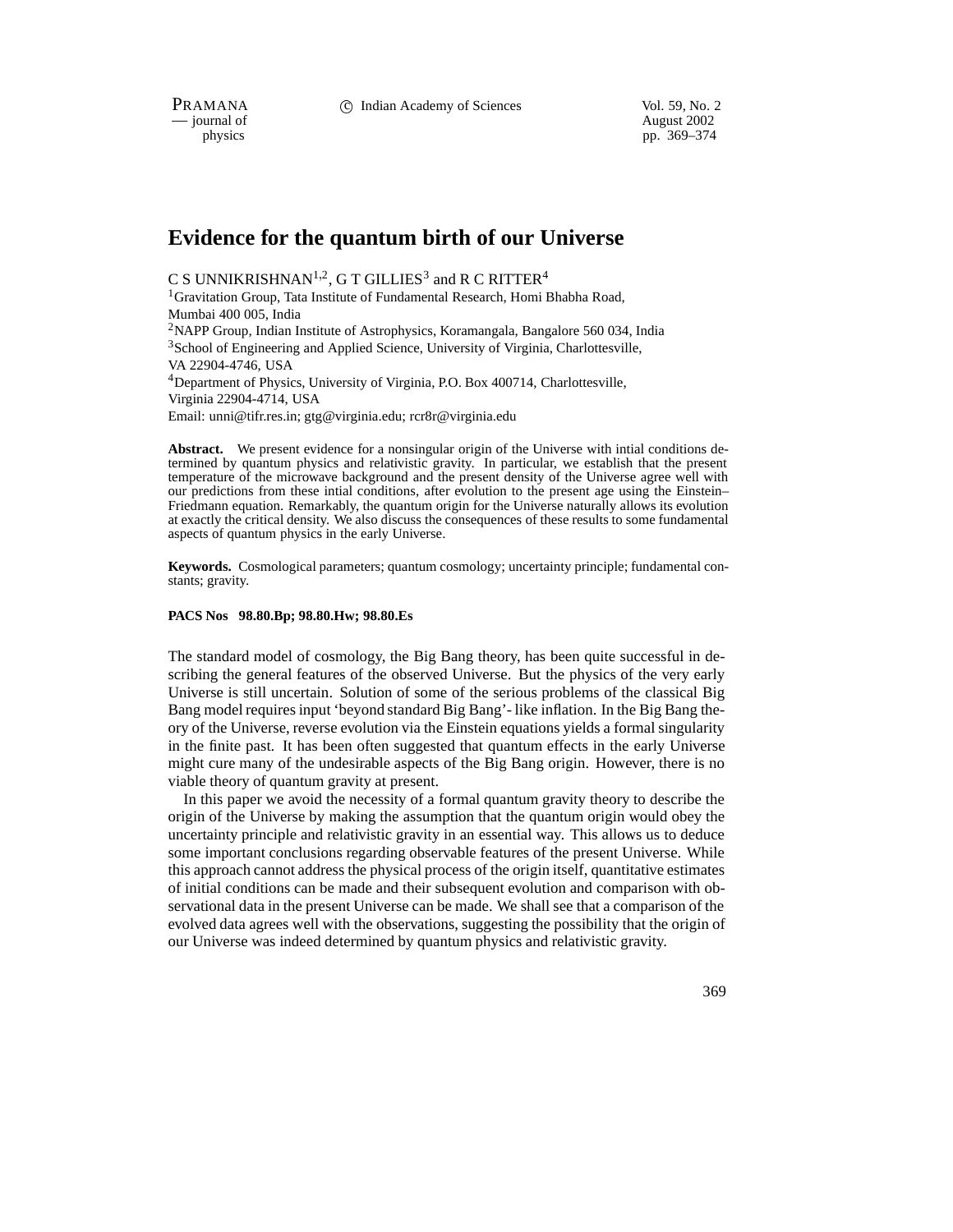The most important cosmological parameters that we need to match are the present temperature (2.7 K), present density (very close to the critical density  $\rho_0 = 3H_0^2c^2/8\pi G$ , that makes the spatial curvature  $k = 0$ ), and present Hubble parameter,  $H_0 \simeq 68$  km/s-Mpc. The density of vacuum energy or a cosmological constant, if existing at all, is observed to be small on the Planck scale, and this can be ignored in the early Universe since the energy density will be dominated by that of radiation at very early times.

Processes such as quantum tunneling, quantum mechanical decay etc. are broadly characterized by the energy–time uncertainty relation,  $\Delta E \Delta t > \hbar/2$ . It is of particular interest to apply the uncertainty principle to physical systems that are 'materialized' in their lowest energy state, from some kind of a barrier. Then the energy itself, rather than its uncertainty could be estimated from the minimum uncertainty.

Our fundamental hypothesis is that the Universe took a quantum birth with characteristic time-scale  $\tau_{\rm h}$  determined by fundamental principles of quantum physics and relativistic gravity [1]. We also assume that for times larger than this time-scale the Einstein equations and general relativity are valid, at least to a good approximation.

One might start with the assumption that dimensionally  $\tau_b$  would be the Planck time,  $t_{\rm P} = (\hbar G/c^5)^{1/2} \simeq 5.4 \times 10^{-44}$  s. A consistent dimensional argument will give the values of the relevant quantities for the early Universe – its temperature, density, size etc. – all of the order of the Planck quantities derived from the fundamental constants  $G$ ,  $c$  and  $\hbar$ . But this is in conflict with observations since an Universe with initial size of Planck radius and Planck density cannot evolve to the Universe of present size and present density [2]. Therefore, instead of starting with dimensional arguments, we choose to start with more fundamental physical principles.

We require that the minimal uncertainty principle connects the duration of the quantum birth  $\tau_b$  and the initial average energy  $E_b$  within a spatial size  $r_b \simeq c\tau_b$ . We have

$$
E_{\rm b}\tau_{\rm b} \simeq \hbar/2. \tag{1}
$$

We also require that the birth is characterized by a gravitationally relativistic process. This means that the energy content within a volume of radius  $r<sub>b</sub>$  obeys

$$
\frac{2GE_{\rm b}/c^2}{c^2r_{\rm b}} = \frac{2GE_{\rm b}}{c^4 c\tau_{\rm b}} \simeq 1.
$$
\n(2)

We can solve for  $\tau_{\rm b}$  from these fundamental assumptions and we get

$$
\tau_{\rm b} \simeq \left(\frac{\hbar G}{c^5}\right)^{1/2}.\tag{3}
$$

This turns out to be equal to the Planck time, with the natural numerical coefficients we have chosen. This justifies the usual dimensional argument that infers that the natural time-scale for a quantum origin is the Planck time.

We can estimate the initial average temperature from the uncertainty relation. We get

$$
T_{\rm b} = E_{\rm b}/k_{\rm B} \simeq \hbar/2\tau_{\rm b}k_{\rm B} \simeq 7 \times 10^{31}
$$
 K.

In effect, our assumptions have fixed the initial temperature of the Universe to be approximately the Planck temperature.

370 *Pramana – J. Phys.,* **Vol. 59, No. 2, August 2002**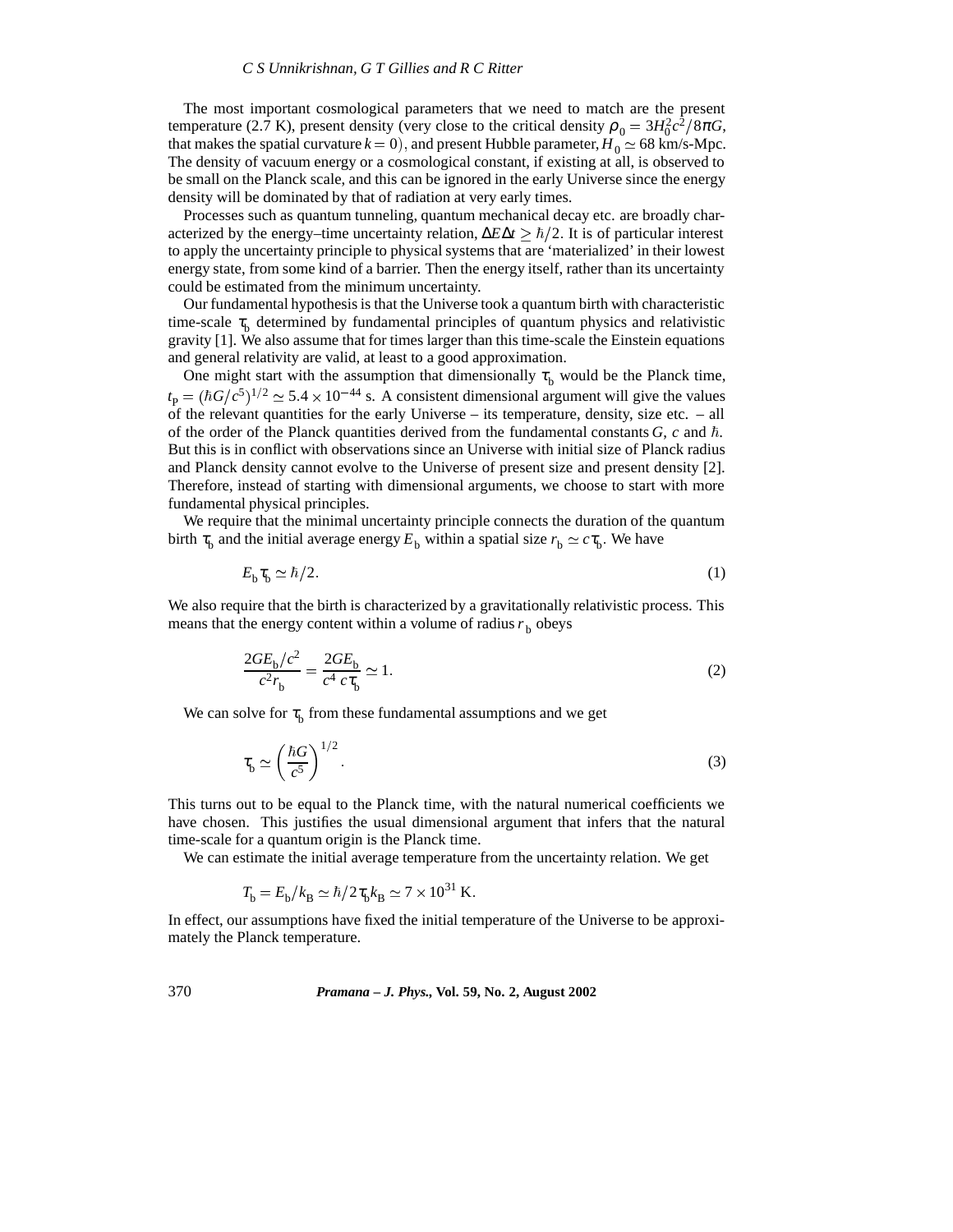### *Quantum birth of our Universe*

It is important to note that *a priori* there is no reason why this temperature should be a unique point in the evolution of the Universe, though quantum gravitational effects are expected to be significant at this energy scale. The concepts of Planck time, energy (mass), temperature etc. are independent of the concept of an evolving Universe. We stress the fact that estimation of the temperature at Planck time starting from the present temperature and evolving backwards gives different results depending on the contents of the Universe, whereas our starting point is fixed uniquely by the fundamental principles of relativity and quantum mechanics. For estimating the present temperature, we chose the evolution of a Universe with its density close to the critical density, since this is supported by observations [3]. Also, the quantum birth scenario we present naturally singles out evolution at critical density, as we shall see.

The equations governing the evolution of the scale factor and the density in the Universe are the Einstein–Friedmann equations

$$
\dot{R}^2 + kc^2 = \frac{8\pi G}{3}\rho R^2,\tag{4}
$$

$$
\frac{\mathrm{d}}{\mathrm{d}R}(\rho R^3) = -3pR^2. \tag{5}
$$

The equation of state  $p = p(\rho)$  will allow the determination of the evolution of the density as a function of the scale factor. With this, the scale factor  $R(t)$  can be determined from the first equation. Here we consider a Universe that has been dominated by radiation and relativistic particles (labelled together as radiation) from the beginning to till about the time  $t \approx 10^{12}$  seconds, and then dominated by non-relativistic matter till present [4,5].

During the radiation-dominated era the scale factor  $R(t)$  varies as  $R(t) \sim t^{1/2}$ , and during the matter-dominated era it varies as  $R(t) \sim t^{2/3}$ .

The temperature varies as the inverse of the scale factor throughout the whole evolution,  $T(t) \sim 1/R(t)$ .

Therefore, at the end of the radiation-dominated era ( $t_r \simeq 10^{12}$  s), we get for the temperature,

$$
T(t_{\rm r}) = T_{\rm i} / (t_{\rm r} / \tau_{\rm b})^{1/2} \simeq 5 \times 10^4 \,\rm K.
$$

So, during  $t_r \approx 10^{12}$  s to the present,  $t_0 \approx 5 \times 10^{17}$  s,

$$
T(t_{\rm r}) = T(t_{\rm r})/(t_0/t_{\rm r})^{2/3} \simeq 1.7 \text{ K} \tag{6}
$$

A correction from the entropy increase from  $e^+ - e^-$  annihilation [4,5] raises the temperature to 2.4 K. Our prediction matches with observed temperature with remarkable closeness. The present age of the Universe is not accurate to better than about 30%, and the numerical factors of order unity we use in the fundamental equations are to be treated as approximate. Fortunately, these uncertainties do not change the closeness of the prediction and the observation very much. What we have here is a prediction of the present temperature of the radiation, determined completely by the fundamental constants and the present age of the Universe.

Another interesting aspect of the scenario we are discussing is that the Universe originates and evolves naturally at the critical density. This feature is very attractive since

*Pramana – J. Phys.,* **Vol. 59, No. 2, August 2002** 371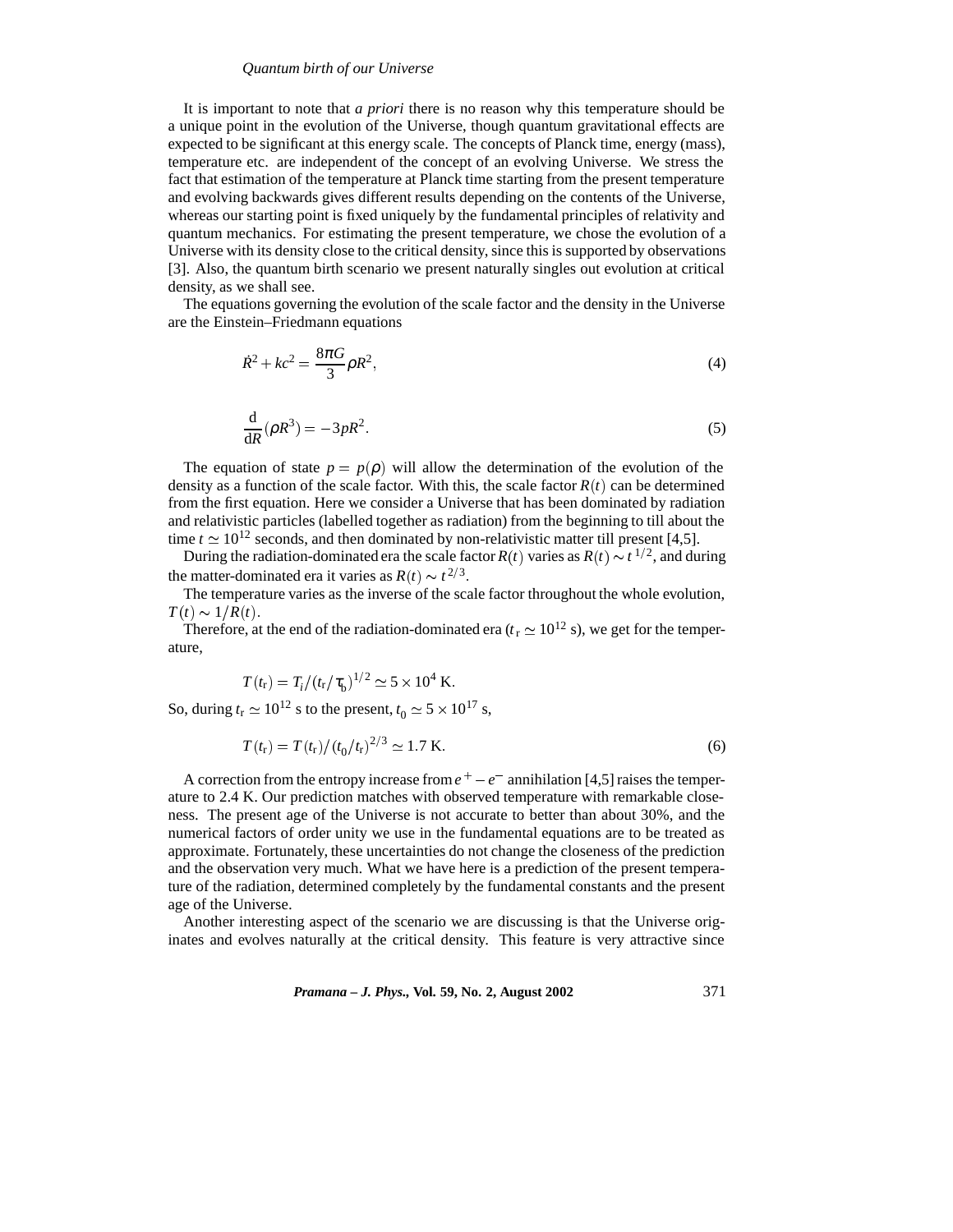inflation is the only other known mechanism that can endow the Universe with critical density naturally, without drastic fine tuning.

We expect that at the origin of the Universe an energy content of  $E<sub>b</sub>$  will be present in a volume corresponding to the Planck length, if our theory of a quantum birth is at least approximately true. The scale comes into picture through the horizon size  $c\tau_{\rm h}$  at Planck time. Note that we do not make any assumption regarding the actual size of the Universe at the origin, since this is not a well-defined concept. In fact, for a flat Universe the total size is infinite, though the observable Universe is finite at any epoch. Then the energy density is

$$
\rho_{\rm U} = E_{\rm b}/V \simeq \frac{1}{2} \left( \frac{\hbar c^5}{G} \right)^{1/2} / \frac{4\pi \varepsilon}{3} \left( \frac{\hbar G}{c^3} \right)^{3/2} = \frac{3}{8\pi \varepsilon} \frac{c^7}{\hbar G^2},\tag{7}
$$

where  $\varepsilon$  is a numerical factor in the volume measure to take care of the possibility that the spatial curvature of the initial Universe could be non-zero. For a flat Universe,  $\varepsilon = 1$ , and for a  $k = +1$  closed Universe,  $\varepsilon = 3\pi/2$ .

The Friedmann equation is

$$
\dot{R}^2 + kc^2 = \frac{8\pi G\rho R^2}{3},\tag{8}
$$

and  $\dot{R}/R \simeq c/c\tau_{\rm b} = 1/\tau_{\rm b}$ , since the horizon scale at birth is  $c\tau_{\rm b}$  and the horizon will expand at the speed of light. Then we have, in terms of the mass density  $\rho = \rho_{II}/c^2$  $(3/8\pi\varepsilon)(c^5/\hbar G^2),$ 

$$
\frac{1}{\tau_b^2} + \frac{kc^2}{R^2} = \frac{1}{\varepsilon \tau_b^2}.
$$
\n(9)

Multiplying through  $\tau_b^2$ , we see that the Friedmann equation is satisfied with  $k = 0$  and  $\varepsilon = 1$ . (Other possibilities are ruled out since  $\varepsilon$  depends on k, and  $\varepsilon > 1$  for a closed Universe. The  $k = -1$  Universe is also ruled out from similar reasoning.)

This solves the fundamental enigma why the observed Universe is evolving at the critical density. Our finding that the  $k = 0$  Universe is natural without fine tuning agrees well with the physical expectation that anything created from nothing should have its total energy (dynamic energy + gravitational potential energy) zero, and hence  $k = 0$ .

We stress that the initial relativistic condition needs to hold only approximately for these conclusions to follow, and there is no fine tuning.

The density varies as  $1/t^2$  during the radiation-dominated and the matter-dominated era and this gives the present density,  $\rho_0 = \rho_U/(t_0/\tau_b)^2 = 3c^2/8\pi G t_0^2$ .

The numerical value of this expression is close to the observed density of the Universe.

The prediction for the initial Hubble parameter is  $H_b = \dot{R}/R \simeq 1/\tau_b$ . Evolved to present time we get a value close to 70 km/s-Mpc, again close to the observed value.

The quantity  $2GM_H/c^2r_H \simeq 1$  is preserved at its initial value naturally. Density of the Universe varies as  $\rho(t) \sim 1/t^2$  at all times and the horizon size increases as  $r_H \sim t$ . The mass contained in horizon size  $r_H$  is

$$
M_{\rm H} \sim \rho(t) r_{\rm H}^3 \sim t \tag{10}
$$

#### 372 *Pramana – J. Phys.,* **Vol. 59, No. 2, August 2002**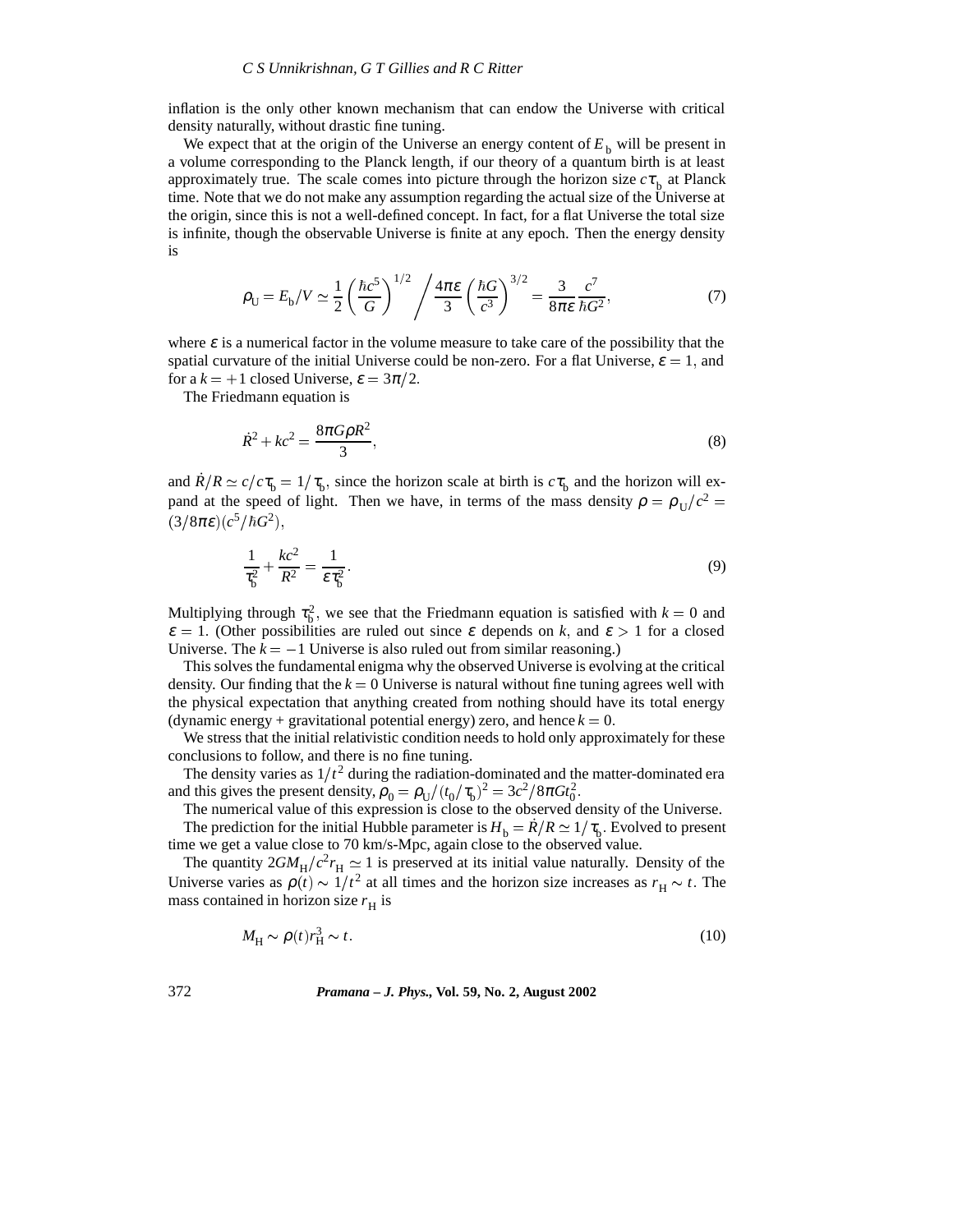This gives

$$
GM_{\rm H}/c^2r_{\rm H} = \text{constant} \sim 1. \tag{11}
$$

This has deep implications for Mach's principle. The fundamental requirement for Mach's principle to determine inertia [6], eq. (11), is obtained naturally from the quantum birth scenario [7].

Now we discuss another important feature of our theory. Since the whole of the presently observable Universe is causally linked to the primordial Planck volumes in which the same fundamental constants determined the initial conditions, our theory predicts homogeneity and isotropy of the bare Universe, and all deviations from such a state have to occur through structure formation. The presently observable Universe of size scale  $10^{28}$  cm would have been of size scale  $10^{-3}$  cm at the Planck epoch (due to dominantly  $t^{1/2}$  evolution of size scale) [5]. Thus we see that though the horizon size at the Planck time ( $c\tau_b \simeq 10^{-33}$  cm) was much smaller than the size of the Universe, homogeneity and isotropy over the whole Universe were assured at early times since the fundamental constants decided the initial conditions everywhere.

Our hypothesis fixes two points in the history of the evolution of the Universe, its birth and the present, and the possible trajectories consistent with various observations can be very limited. The present situation of Big Bang cosmology does not allow such tight constraining since no quantity at the singular origin is known. The two precisely known points in the thermal history we have outlined encompass all the interesting aspects of particle physics during the evolution of the Universe, from string physics to low-energy physics. Any particle physics phenomenon that can change the scale factor or the temperature is then constrained by the two end-points in the thermal history at which the temperatures are known precisely.

An interesting area of speculation that could be constrained by our analysis is that of the variation of the fundamental constants with time. If the values of the fundamental constants were drastically different at the Planck time, then the initial temperature, and therefore the present temperature would be very different from what we estimated. We can state with reasonable certainty that the fundamental constants had their present values during the Planck time to within a factor of 10 or so. The most important consequence of this assertion is that the gravitational constant is most likely not a running coupling constant. The unification idea that the gravitational constant was much stronger at the Planck scale does not seem to be consonant with the quantum birth scenario.

The good matching between the evolved cosmological parameters and the observed ones also suggests that the uncertainty principle, Einstein evolution etc. hold well for times larger than the Planck time. Even if there are corrections to the physical laws of quantum physics and relativity close to the Planck scale, these corrections are small. This is a very significant observation since it is difficult to imagine a way to test whether the physical laws as we know them remain valid at the highest energy scales we think about.

We conclude that there is observational evidence that the initial conditions for the evolution of the Universe were fixed by quantum physics, relativistic gravity, and associated fundamental constants. The observed background radiation and the present density close to the critical density are the relics of the quantum birth of the Universe. The high energy corrections to either the uncertainty relation or to Einstein gravity are likely to be small even at energy scales close to the Planck scale.

*Pramana – J. Phys.,* **Vol. 59, No. 2, August 2002** 373